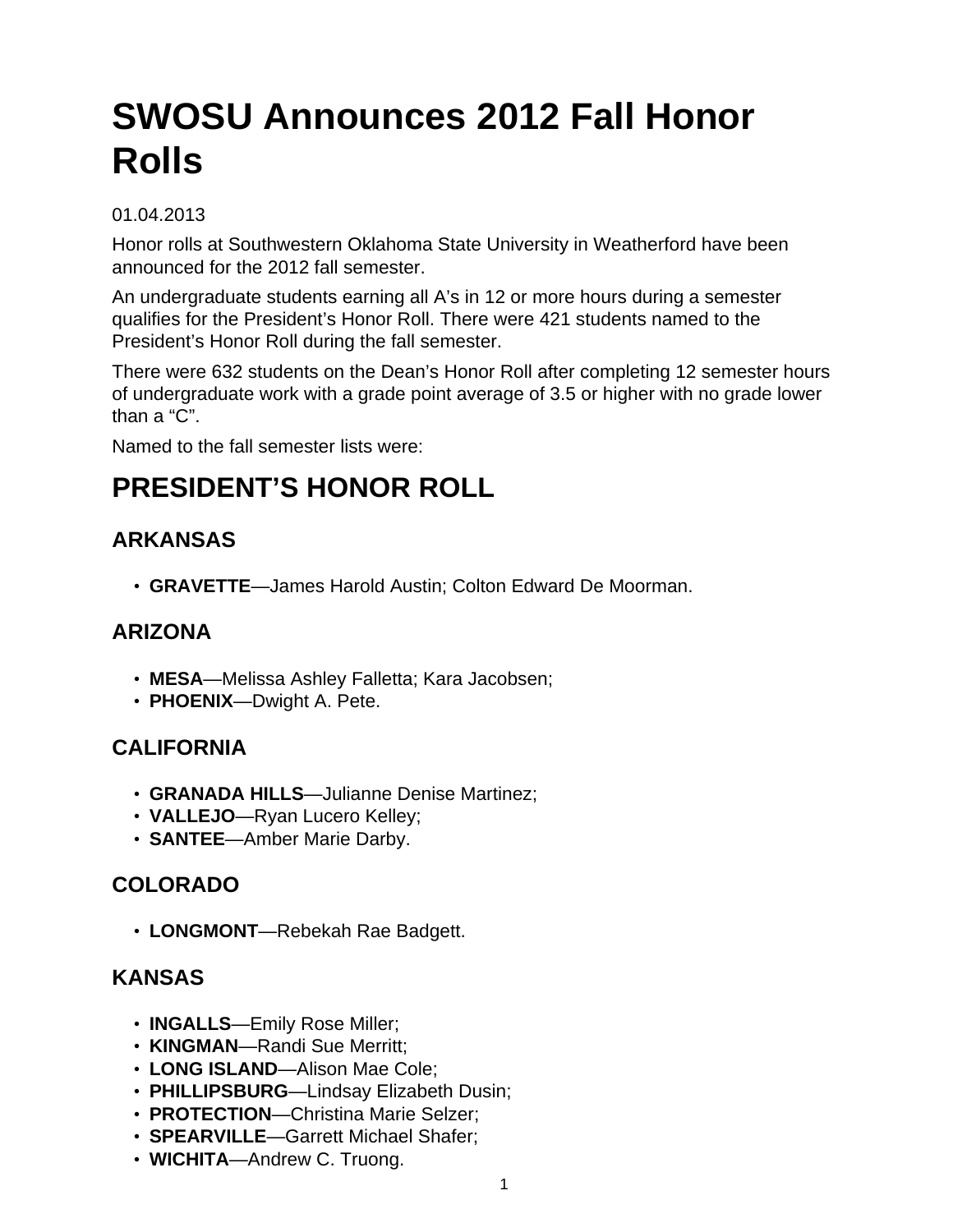#### **MARYLAND**

• **LAUREL**—Toluwaleke Opeye Olukoya.

#### **MICHIGAN**

• **PINCKNEY**—Michael Kenneth Morrison.

#### **MISSOURI**

- **NIXA**—Christina Renae Leffert;
- **WEST PLAINS**—Jesse Lawrence Hadley.

#### **NEBRASKA**

• **ARTHUR**—Meka Marie Melvin.

#### **NEW MEXICO**

- **LOS ALAMOS**—Zachary Aaron Mang;
- **SANTE FE**—Karen Lynn Garland.

#### **NEW YORK**

• **HOLBROOK**—Valencia Narvaez.

# **OKLAHOMA**

- **ADAIR**—Megan Lee Fuller; James Thomas Necessary;
- **ALTUS**—Robert Sinjin Cramer; Corbin Blake Dickerson; Jessica Robbins Kelsey;
- **ALVA**—Jordan Bradley Franz;
- **AMBER-POCASSET**—Kyle Steven Hargus; Hunter Danielle Martin; Bailey Lorraine Spears; Jessi Jay Treadaway;
- **ANADARKO**—Matthew Ryan Abbott;
- **ARAPAHO-BUTLER**—Nathan Wayne Spencer;
- **ARDMORE**—Nicole Lynn Harms; (Plainview)-Haskell Trace Palmer;
- **BALKO**—Brady James Burdick;
- **BARTLESVILLE**—Max E. Burchett Jr.;
- **BEAVER**—Bethany J. Bradley; Rachel Hope Bradley; Joshua A. Malone; Erin Rae Tillery;
- **BEGGS**—Brittany Ann Stamper;
- **BETHEL**—Shelby Marie Smith; Taylor Raeann Smith; Gary D. Wesley;
- **BIG CABIN**—Brodie Lane Poppino;
- **BLANCHARD**—Austin James Cantrell;
- **BROKEN ARROW**—Robyn Rachelle Dowdy; Samantha Marie Lull; Ashley Nicole McMahon;
- **BUFFALO**—Jordan Wells Hudson;
- **BURNS FLAT-DILL CITY**—Alfred Joe Van Fossen;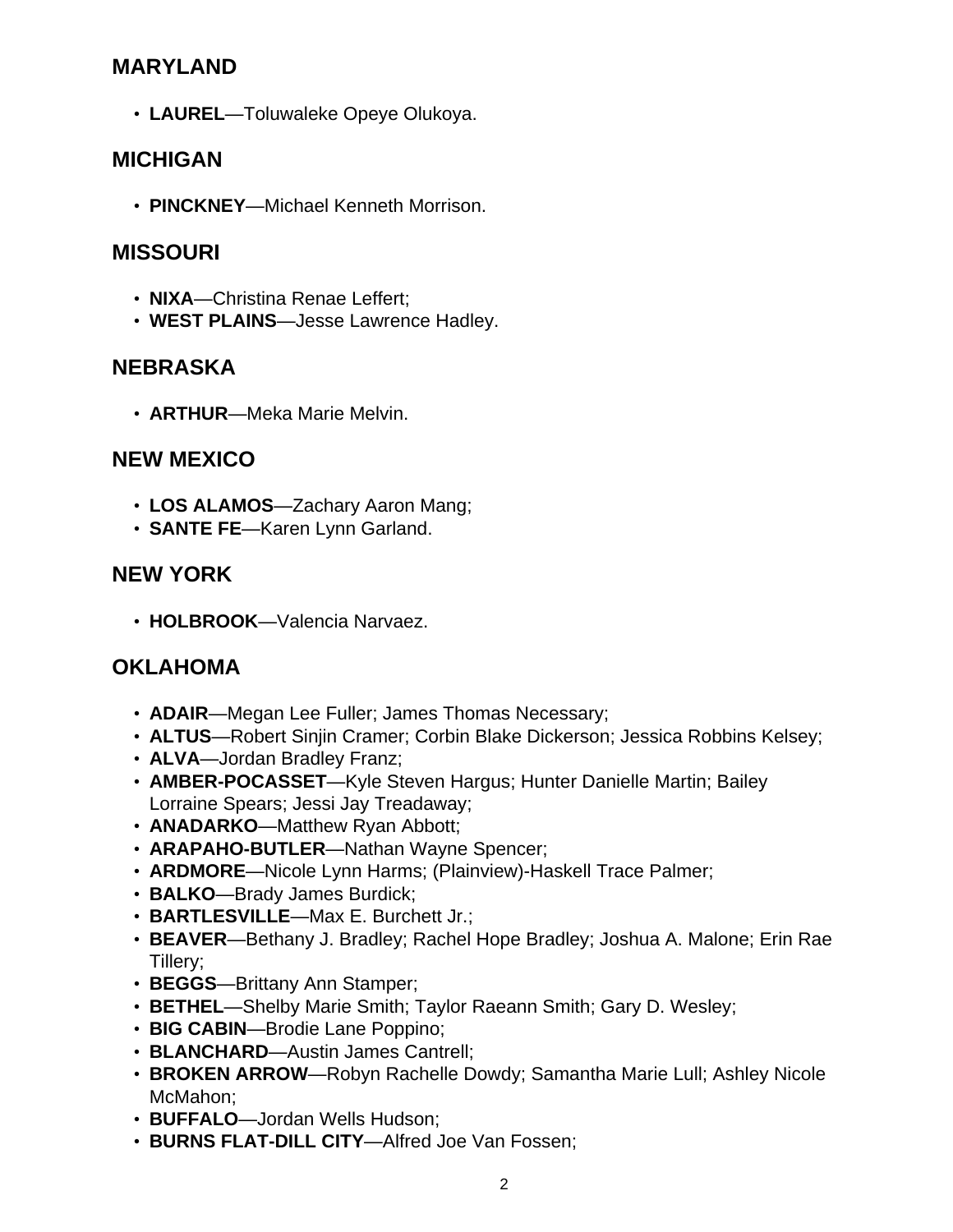- **CACHE**—Ashton Marie Jung;
- **CALERA**—Debra Erin Michel DeWalt;
- **CALUMET**—Coleman Ray Farley; Rachel Nicole Nelson; Rachel Ann Snyder;
- **CANTON**—Noemi Alejandra Estala; Kolby Shayne Hysell; Will Ryan Robinson;
- **CANUTE**—Kendra Dawn Morgan;
- **CARNEGIE**—Cameron Edward Nix;
- **CATOOSA**—Amber Dawn Mathias;
- **CHEROKEE**—John Austin Bradshaw;
- **CHICKASHA**—Elizabeth Ann Holt; Krystle Lanae McCrackin;
- **CHOCTAW** Marie Elizabeth Gates; Kayley Rebecca Walker;
- **CLAREMORE**—Monica Christin Sallaway; Aaron Joshua Sunday;
- **CLEVELAND**—Chelsea Renee Crown;
- **CLINTON**—Britney Lauran Brown; Amelia Grace Hicks; Yolanda Hilburn; Davon Hope Izaguirre; Brian Christopher Lewis; Katelyn Caprice Lopez; Christopher Don Morgan; Felicia N. Neparko; Ryan Keith Roulet;
- **COMANCHE**—Ben Burton Justus;
- **CORDELL**—Tenise Irene Bachelder; Lisa Kay Griffith; James Tyler Overton; Merritt Grant Taylor; (Corn Bible Academy)-Caleb E. Creed; Rayden Lee Epp; Lane Jacob Gossen; Kelsey Dawn Wichert; (Washita Heights)-Bethanie Joy Slagell;
- **CYRIL**—Shelbie Lynn Laughlin;
- **DALE**—Kaylan LaNell Pickard;
- **DAVIS**—Danielle Pauli McClellan;
- **DEER CREEK**—Sarah Nicole Evans; Erica Elaine Gales;
- **DEER CREEK-LAMONT**—Brent Lee Moore;
- **DEL CITY**—Samantha Ann Driskill;
- **DRUMMOND**—Clint Dale Gates;
- **DRUMRIGHT**—Keele Renee Casey;
- **DUNCAN**—Stephanie Bryan; Paul Randal Grimes; Connor Claye Holland; Rebekah Jane Rauh; Lauren Elizabeth Saltiel; Kale Thaxton;
- **DURANT**—Lauren Paige Hughes;
- **EDMOND**—Alice Kelubia Azzun; Amanda Nicole McGee; (Memorial)-Meghan Elizabeth Haftman; Nile DeLawren McCullough; Abby Ursula McKisson; (North)- Jessica Blake Goetzinger; Joseph Myongrang Han;
- **ELGIN**—Marcy A. Pye; Bailey Jayne Robertson;
- **ELK CITY**—Edward M. Almenas; Michael James Amberson; Lindsay Nicole Porter; Khelsea Don Risinger; Elizabeth Ann Wilson;
- **EL RENO**—Brittany Lee Beverly; Sandy Joe Dowdle; Christina Marie Shaver; Ashlee Noel Thomas;
- **ENID**—Thomas Andrew Blakeley; Robert E. Frazier II; Rose Cedric Alexander Henke; Brandon Kyle Mayner; Amanda Morgan Mayo; Emily Mavis Rios; Brian Christopher Trent; (Chisholm)-Somi Lee; (Oklahoma Bible Academy)-Allyson Lohrenz Doane; Brooke Ann McCullough; Abigail Marie Nichols; Yusuk Y. Song; Kourtney Danielle Speece;
- **ERICK**—Samantha Rae Colby; Kimberly Dawn Woolsey;
- **FAIRMONT**—Hesston Jay Hedges;
- **FORT COBB BROXTON**—Zakary Paul Bates; Ashley Daniell DeVaughan;
- **FREDERICK**—Paige Akin;
- **GARBER**—Louie A. Blowers;
- **GRACEMONT**—Katelyn Miranda Smith;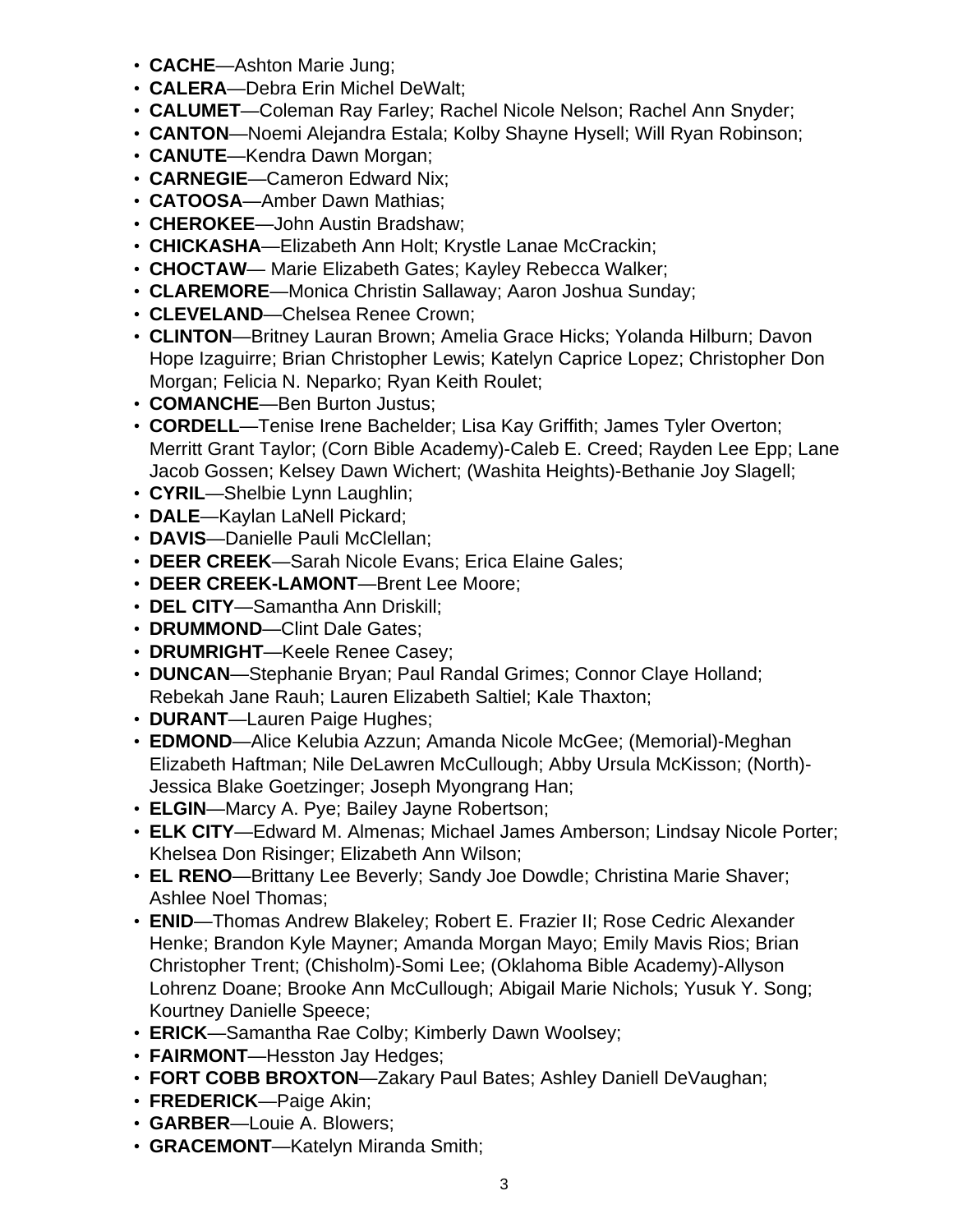- **GRANITE**—Barry W. McLeod;
- **GUTHRIE**—Brice Dillon Betchan; Mary F. McWhirter;
- **GUYMON**—Taylor James Anderson; Justin Lee Booth; Karlea Ann Brooks; Jade Ashlin Cruzan; Perales Alej De Santiago;
- **HARRAH**—Courtney Estelle Buck; Chase Joaquin Buss; Taryn Sloan Halferty;
- **HENNESSEY**—Dena Dawn Bass; Cody Don Moulton;
- **HENRYETTA**—Tony Benjamin Gustin; Kalan Dean Langley;
- **HILLDALE**—Cherokee Thomas Riddle; Zachary Tyler Sellers;
- **HINTON**—Laci LeaAnn McCain;
- **HOBART**—Krista Gaye Chain; Brian Andrew Morris; Jesse James Wald;
- **HOLLIS**—Nikole Reyna Mingura;
- **HOOKER**—Luke Aaron Kraft;
- **HYDRO-EAKLY**—Whitini Marie Root;
- **JENKS**—Vonya Nicole Streetz;
- **KINGFISHER**—Tia Nicole Newton; Morgan Danielle Thomas; Nikki Richelle Wilczek;
- **KREMLIN-HILLSDALE**—Timothy Joseph Stein;
- **LAVERNE**—Trevor Shane Kirkhart; David Reece Schoenhals;
- **LAWTON**—(Eisenhower)-Joshua Gayle Brock; (Lawton High)- Emmalee D'Ann Heinen; Christopher Allen Hunter; Zianna Lei Stewart; (MacArthur)-Michael-Joseph Gorbet; Josiah Trey Langley; Jesse Nathani Lingerfelt;
- **LEEDEY**—Jordan Taylor Vanderwork;
- **LEXINGTON**—Kori Dawn Ellison;
- **LINDSAY**—Trent Collin Brownen; Tiffani Nicole Miller;
- **LOCUST GROVE**—Nathan David Forest;
- **LOMEGA**—Arlie Jack Collins; Matthew James Stangl;
- **LONE GROVE**—Demitri Lee Baker;
- **MANGUM**—Brent Wayne Bogart; Christine Jo Flies; Anduril White; Sarah Ann Yount;
- **MANNFORD**—Amy Michelle Vantrease;
- **MARTHA**—Layne Elizabeth Boddy; Christine Lynn Price;
- **MAYSVILLE**—Madison Marie Gillham;
- **MCALESTER**—Jacob Wayne Tarver;
- **MCLOUD**—Garrett Daniel Carter; Ashley Nicole Worlund; Calyn Levi Young;
- **MERRITT**—Jason Craig Bollinger; Jordyn K. Roberts; Amber Shyan Simons;
- **MIAMI**—Caitlin Lindsey Dismore;
- **MIDWEST CITY**—Mandrin Shima; (Carl Albert)-Jeffrey D. Crisp; Carrie Marie Gorman; Mary Katherine Searock;
- **MINCO**—Megan Maree Allen; Jamie Leigh Rice; Mark Daniel Whalen;
- **MOORE**—Sarah Elizabeth Johnston; Xuan Diem Thi Nguyen; Stacy Renae Stevenson; (Westmoore)-Rebecca Ann Cantrell; Mathew Dale Cooper; Aaron Michael Layden; Kathy Xuan Le; Michelle Quynh-Tr Nguyen; Jamie Deanne Rogers; Aimee Lynn Tran; Johnathan Pham Tran;
- **MOORELAND**—Caleb Everett Broce; Lindsey Janell Thrash;
- **MOUNTAIN VIEW-GOTEBO**—Savanah Rose Dirickson; Tammy Michelle Hooper; Baylee Cheyenne Sheperd;
- **MULHALL-ORLANDO**—ALanna Justine Day;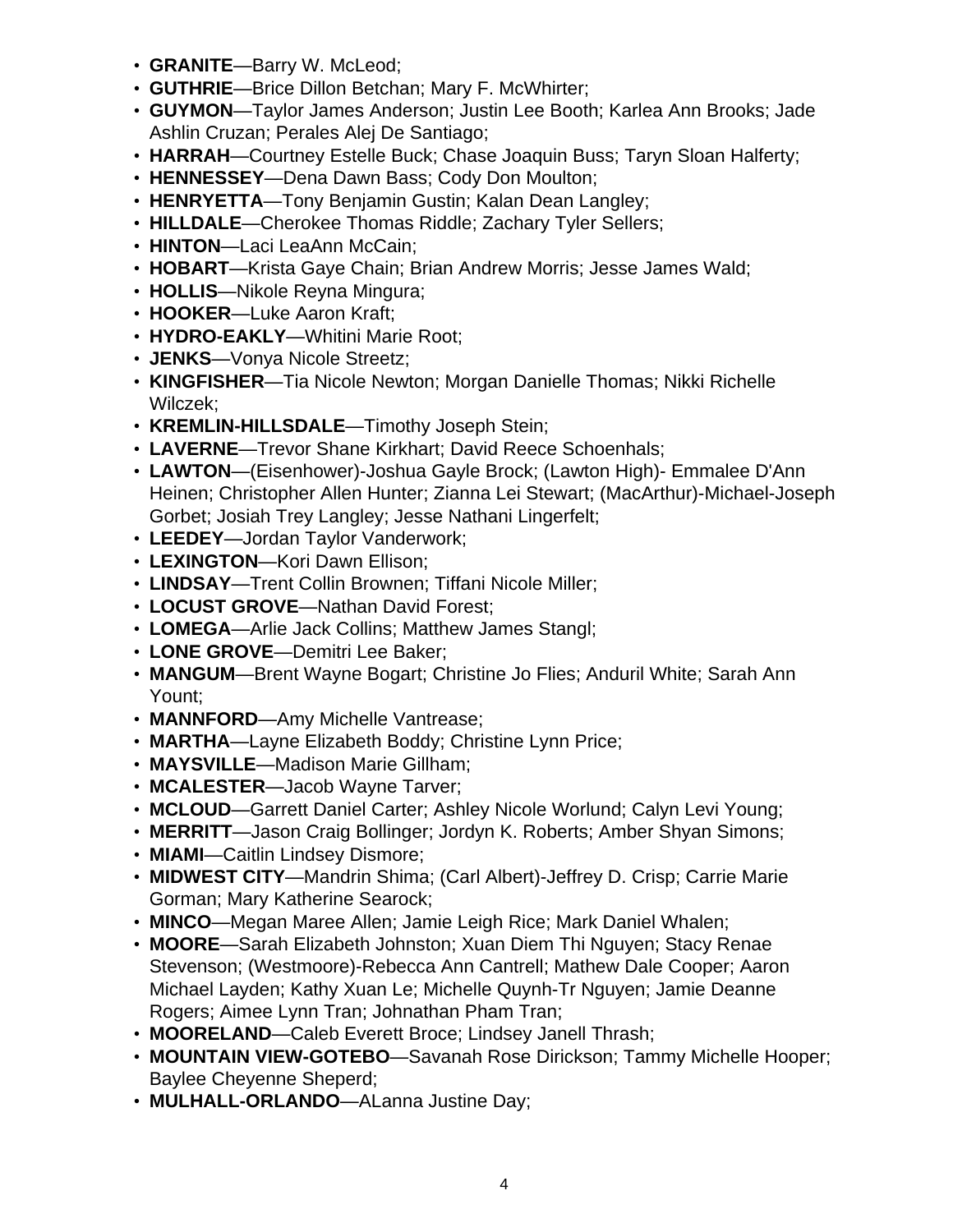- **MUSTANG**—Erin Michelle Benton; Kajal Prakash Bhakta; Erin Elizabeth Fields; Khanh Bich Nguyen; Eric V. Pham; Gwendolyn Lucille Ranon; Kenneth Dalton Shropshire; Rachel Marie Shropshire; Amanda Jane Spears;
- **NAVAJO**—Breanna Renne Cary; Shanna Marie Kays;
- **NEWCASTLE**—Shelby Taylor Burk; Adam Eugene Iago;
- **NOBLE**—Brandon Chase Elliott;
- **NORMAN**—Mary Grace Younger; (Community Christian School)-Caleb Woodfield Sturtz; (North)-David Ross Hunter Burris; Kayla Dawn Moore; Cassandra Kambili Obi;
- **OKEENE**—Alecia Emma Boeckman; Karlee Sue Brownlee; James Chayce Carter; Mason R. Howe; Calley Wade Lamar;
- **OKLAHOMA CITY**—Dustin Lonigan Daugherty; Van Thanh Lam; (Bishop McGuinness)-Bindu M. Thomas; (Classen School Advanced Studies)-Christine Hien Dao; Tiffany Bich Le; (Putnam City)-Morgan Courtney Nance; (Putnam City North)-John Jacob Cannedy; Jennifer Dawn Curtis; Theresa Mong Dang; Andrea Tresa Fernandez; Tyler Evan McLemore; Carissa Ann Nance; Mallory Lynn Pierce; Chelsie Nicole Wilkins; (Southeast)-Quynh Tu Phi;
- **OKMULGEE**—Dayla Fay Dooley;
- **PIEDMONT**—Derek Keith Biggs; Austin Tyler Cowan; Gabriela France Martinez; Courtney Jeanette Miller; Colton Lee Selvidge;
- **PONCA CITY**—Mackenzie Cam Bergagnini; Lindsay Johanna Hertzog; Shay Lynn Klassen; Garrett Stephen Parr;
- **PRAGUE**—Kaitlin Raschel Nootbaar;
- **PRYOR**—Amelia Danielle Rice;
- **PURCELL**—Kelli Dawn Simon;
- **REYDON**—Emily Sue Hartley;
- **RIPLEY**—Jerrad Stephen Richards;
- **RIVERSIDE**—Heather Alldread Bailey;
- **SALLISAW**—Carolyn Dian Fitzsimmons;
- **SAYRE**—Sawyer Nicole Johnston; Kristin Paige Winn;
- **SHATTUCK**—Colby Shane Iliff; John Harold Srader; Kade Trenton Young;
- **SNYDER**—Anthony Mitchell Sanchez;
- **STERLING**—Mitchell Zane Brittain;
- **STILLWATER**—Samantha Rae Caudle; Aaron Stanford Hesler;
- **TALOGA**—Jenna Rene' Crispin;
- **THOMAS**—Kendrick Dale Wingard;
- **THOMAS FAY CUSTER**—Nathan Allen Bernhardt; Casi Kennedy Cornell; Holly Ann Denton; Julie Ann Glasscock; Katy Brett Kirkpatrick; Dakota James Marsh; Nicholas H. Rymer; Amber Elise Williams;
- **TIPTON**—Kaci Brooke Witt;
- **TULSA**—Chukwuka Benneth Osuorji; (Union)-Kristina Elaine Meyer; Jessica Ann Rauschenberg;
- **TUTTLE**—John Andrew Foley; Lacey Ann Stonebraker;
- **TYRONE**—Lucas Christian Keyes;
- **VELMA ALMA**—Cord Neal Gothard;
- **VERDEN**—Felicia L. Johnston;
- **VICI**—Kelby Addison Peoples;
- **WALTERS**—Christann Damaris Doye;
- **WASHINGTON**—Ryan Wayne Siebert;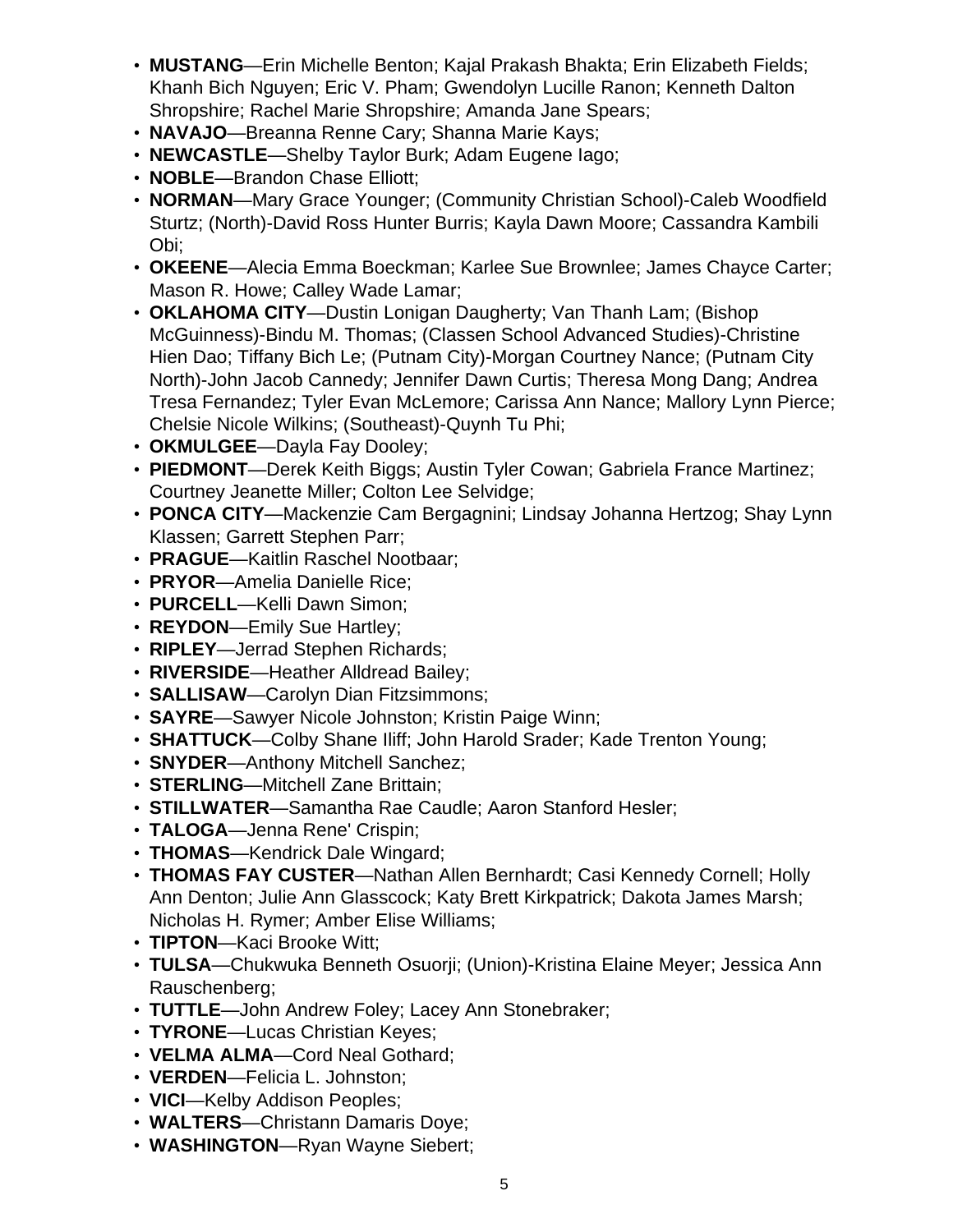- **WATONGA**—Coriann Ashley Hoar; Jordan Ryan Kelley; Jessica Dawn Rother;
- **WAURIKA**—Patricia Ann Armstrong;
- **WEATHERFORD**—Marceline Beri; Shaylon Rylee Bishop; Taylor Noel Boyd; Latasha Shantell Davis; Dayna Janine Dick; Stephanie Nicol Fagerson; Jennifer Morgan Friesen; Shawn Alexandria Harrison; Adam Michael Hawkins; Brody William Haynes; Eric Nathan Hicks; Benjamin Dale Hill; Alina Marie Holt; Jodi Dawn Jones; Ngapepoua Andrien Lapewe; Mary Kristine Lawless; Ryan Andrew Lawrence; Kaisa Rene' Leedy; Bonnie LeeAnn Lightfoot; Paul I. Mahan; Ty Allen Mays; Meagan Britt Merkey; Cortney Nicole Mullen; Mandy Danice Palesano; Doug K. Reichmann; Joni Kay Robison; Taler Janae Sawatzky; Jennifer Marie Shelburne; Sefat Ara Shums; Patrick Shane Spears; Tyler Scott Steinly; Docas Tanjong; Hali Lynn Thornhill; Katie Ann Walker; Richard W. Weist; Tatyn CeCe Woody; Aryn Machelle Wright;
- **WELLSTON**—Saber Lagene Sapp;
- **WOODWARD**—Kyle Aaron Bilbo; Jamin Patrick Brown; Lora Michelle Bryant; Kedrin Hub Coleman; Eric Andres Luthi;
- **WYANDOTTE**—Gina L. McGaughey;
- **YUKON**—Vivin Abraham; Jerron Noble Lartey; Tyler Warren Rogers; Kaila Nicole Trepanier; Laura Sue White; (Capitol Hill)-Rhonda Sue Brown; (Southwest Covenant)-Julie G. Brown; Michael Glen Chapman.

# **TEXAS**

- **ALEDO**—Erin Elizabeth McGuire; Jesse Jarrett Wright;
- **ALLEN**—James Cooper Chambers;
- **ARLINGTON**—Emma Elizabeth Leffler;
- **BOYD**—Jessica Mae Drake;
- **CANADIAN**—Lacie M. Franks;
- **CLARKSVILLE**—Morgan Lynn Greutman;
- **DENTON**—Emily Ann Selby;
- **DRIPPING SPRINGS**—Kaitlyn Nicole Fuller;
- **EL PASO**—Adriana Patric Rodriguez;
- **FORT WORTH**—(Southwest)-Avery ElizabethLe Karnes;
- **GROOM**—Ashley Belle Murray;
- **HEWITT**—Kaila Diane Lancaster;
- **LEVELLAND**—Katrina D'Nae Johnson;
- **LINDALE**—Kinsey Marie Hums;
- **LIVINGSTON**—Shawna Nicole Hardin;
- **MEDINA**—Sara Eliz Wilkins-Lowder;
- **MIAMI**—Marshall Wade Flowers; Karen Marie Floyd;
- **MUENSTER**—Leah Catherine Gassett;
- **PAMPA**—Meagan Danielle Crawford;
- **PERRYTON**—Joshua L. Dodson;
- **RICHARDSON**—(Berkner)-Ken Luong Pham;
- **ROCKWALL**—Anna Christine Anderson;
- **SACHSE**—Elyse Ashley Berta; Christa Mone Hamilton;
- **TIDEHAVEN**—Nathan Philip Seigrist;
- **VERNON**—Ariel Ann Seward; Katelyn Danielle Wooten;
- **WHITE DEER**—Tyler James Paul;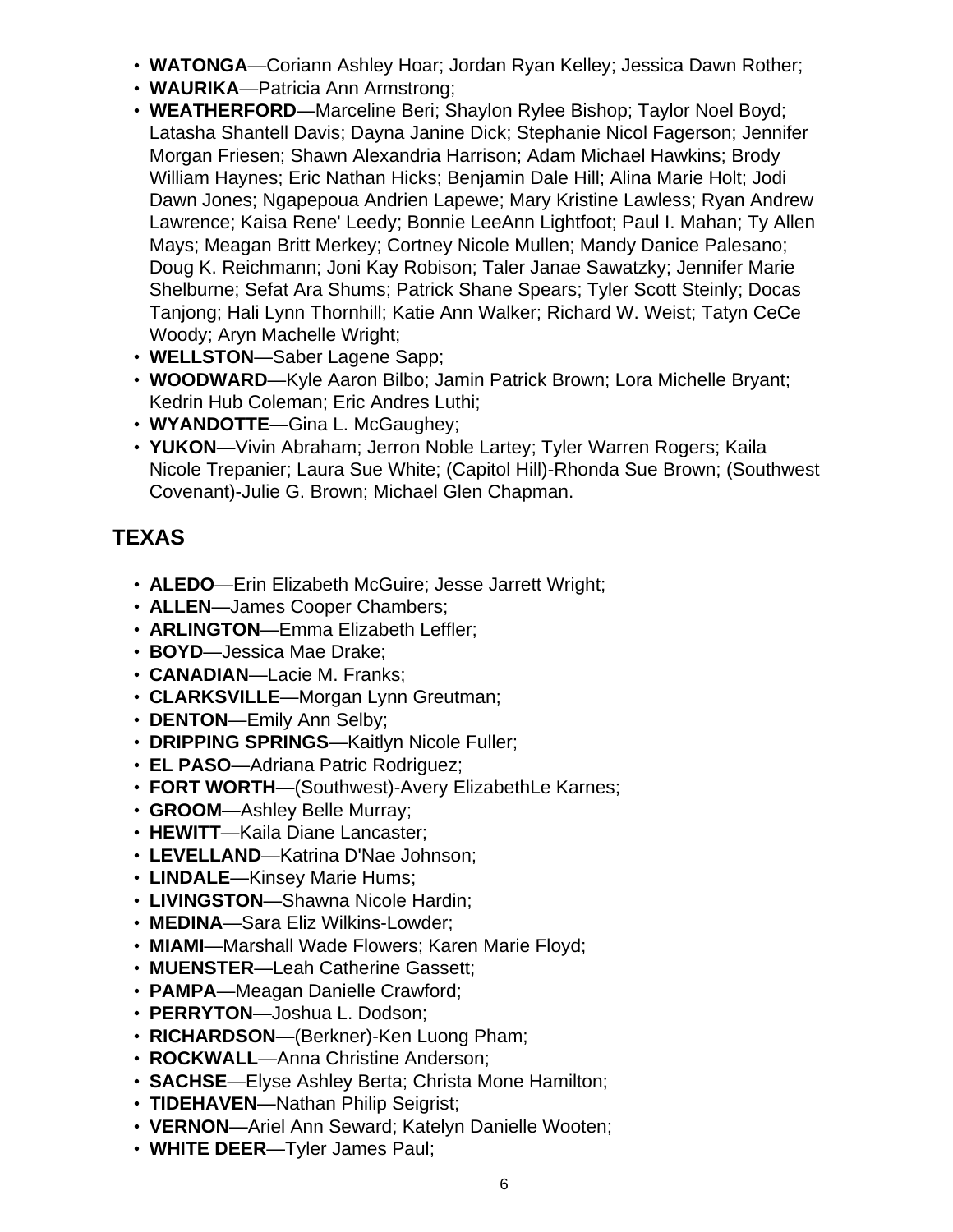- **WICHITA FALLS**—Tiana Racquel Enderlein; Thomas Tran; Haley Malynn Woolsey;
- **WYLIE**—(Berkner)-Phuong Kim Ly.

# **WEST VIRGINIA**

• **MARTINSBURG**—Mary A. Hull.

#### **INTERNATIONAL**

- **CAMEROON**—Yimfor Yimfor;
- **CANADA**—Jessica Susan Goulet; Josie Lynn Price;
- **SCOTLAND**—Eva Brennan Rule;
- **SINGAPORE**—Michelle Low;
- **TAIWAN**—Tzu-Chi Lin; Wei-Hsuan Tu; Yi-Wei Huang;
- **UNITED KINGDOM**—Charlotte Eastman.

# **DEAN'S LIST**

# **ALASKA**

• **EAGLE RIVER**—Amanda Kaye Keiffer.

# **ARKANSAS**

- **DANVILLE**—Ashley Nicole Gattis;
- **FORT SMITH**—(Greenwood)-Jessica Marie Ward; (Southside)-Melinda TuTran Mach;
- **SPRINGDALE**—Sandra Souvannachak.

# **CALIFORNIA**

- **HANFORD**—Sarah Elizabeth Mendoza;
- **KING CITY**—Kourtney Lynn Dalton;
- **TEMECULA VALLEY**—Nancye Marie Soporito.

# **COLORADO**

• **POUDRE**—Jeremy Ronald Soliday.

# **GEORGIA**

• **ALPHARETTA**—Madison Brittney Steh.

#### **KANSAS**

- **CHAPARRAL**—Sarah Ann Collvins;
- **COLBY**—Bryan David Brewer;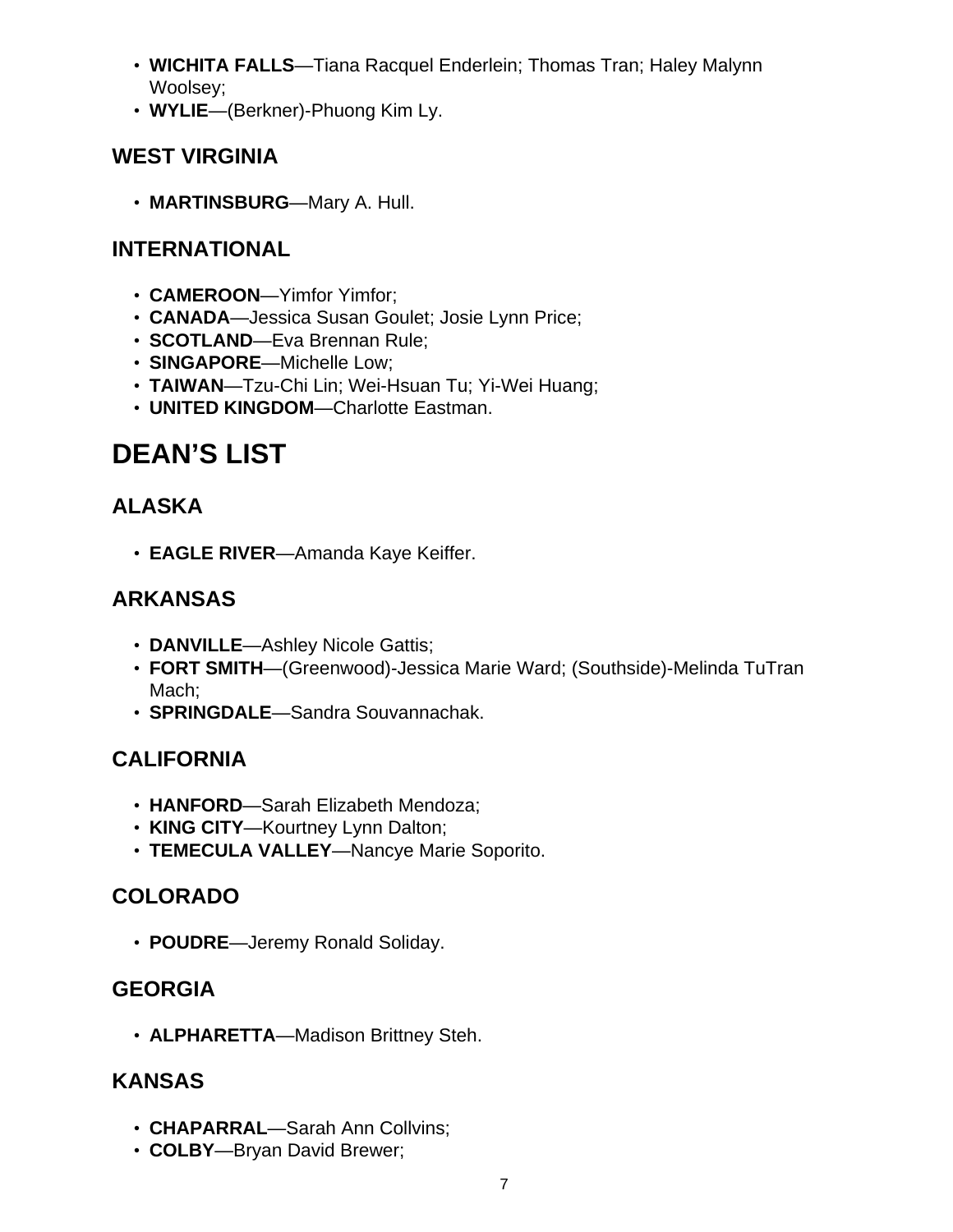- **HUGOTON**—Molly Kathrine Sims;
- **HUTCHINSON**—Aubrey Plymire Adams;
- **LIBERAL**—Barbara Naomi Hanna;
- **PLAINS**—(Southwestern Heights)-Morgan Mickole Eakes;
- **WAMEGO**—Amber Nichole Straub.

#### **KENTUCKY**

• **BALLARD**—Rebecca Ann Spena.

#### **MISSISSIPPI**

• **JACKSON**—(Murrah)-Jabari Deonate Harris.

#### **MISSOURI**

- **CASSVILLE**—Patrick Logan Whitley;
- **KANSAS CITY**—(Lee's Summit North)-Kara Diane Connelly;
- **KEARNEY**—Kenneth David Lehman.

# **NORTH CAROLINA**

• **RALEIGH**—Nina Anuh Achidi.

#### **NEBRASKA**

• **VALENTINE**—Jordan Lynn Hand.

#### **NEW YORK**

- **BEDFORD**—(Fox Lane)-Kenya Rene Richardson;
- **DOBBS FERRY**—Dominik Benger.

#### **OKLAHOMA**

- **ADA**—Kristen Paige Covington;
- **ADAIR**—Maurice James Masterson;
- **ALTUS**—Ryan Davis Allen; Austin Dale Beisel; Tracie Dawn Coats; Daniel Frank Forcucci; Joseph Maurice Forcucci; Katey Elora Graham; Breanna Lynne Hicks; Heather Jo Kelley; Heather May Rowson; Malorie Denise Vaughan; Caitlin Raye Von Tungeln;
- **ALVA**—Marcus David Webb;
- **ANADARKO**—Nathan DeWayne Godfrey; Melissa Irene Perez;
- **APACHE**—Shelby Lynn Josey;
- **ARAPAHO-BUTLER**—Carson Wilhite Cabaniss; Jacki Sue Fite; Cassandra Lauren Jones;
- **ARDMORE**—Tonya Marie Crowe;
- **ARNETT**—Caitlin Dee Landers;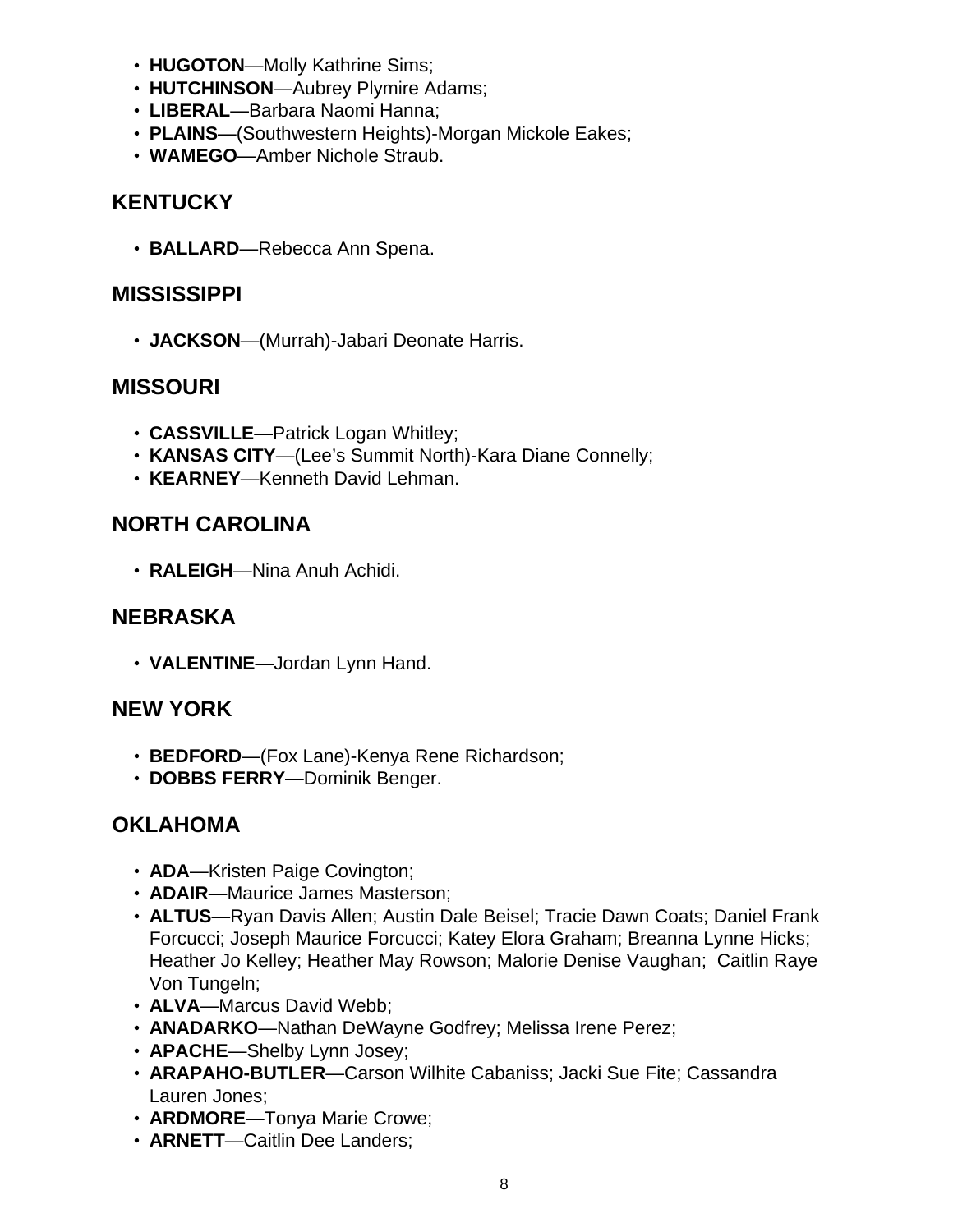- **BARNSDALL**—Tyler Ray Schmidt;
- **BEAVER**—Benjamin Cole Engelman; MaRiah Shyann Oyler; SaRaya Ceann Oyler; Tristan Marie Rice;
- **BEGGS**—Jackie Marie Bivins; Matthew James Mauldin; Ken Brodie Thornburg;
- **BETHANY**—Christina Mar Carmichael; Bryce Logan Stout;
- **BETHEL**—Katelynn Marie Black; Emily Nicole Smith;
- **BIG PASTURE** —Joe Bredy Beard; Haley Gene Kromer;
- **BINGER-ONEY**—Brandy J. Hollis; Brennan Michael King; Jordon Kaly Sage;
- **BLANCHARD**—Lauren Taylor Coats; Matthew David Evans; Katey Lynn Sluder; Blaine Jared Smith;
- **BOISE CITY**—Mackenzie Nicole Cochran;
- **BRIDGE CREEK**—Kristina Kay Combs;
- **BROKEN ARROW**—Kayla Maria Johnson; Lyan Van; Amanda Vang; Alexander Gage Walker; Nicole Christian Webb;
- **BROKEN BOW**—Lindsey Haylene Timbes;
- **BUFFALO**—Kirsti Jerie Duncan;
- **BURNS FLAT-DILL CITY**—Vanessa Marie Amante; Sarah Elizabeth Clark; Shelby Rae Clark; Casey Schneberger; Issac Ray Schneberger; Jacob H. Schneberger; Tyson J. Sheets;
- **CACHE**—Grant A. Vaden;
- **CANTON**—Justin Earl Schoonmaker; Jessica Michelle Sutton;
- **CARNEGIE**—Clinton Dean Horn; Kaylie Rose Howell; Chaz Kenneth Hurt; Brock Nathaniel Marshall; Dakota Wayne Tyler;
- **CATOOSA**—Kevin D. Tapley;
- **CHEROKEE**—Kelsie Rae Chace; Taylor Rene Highfill; Adrienne Noel Williamson;
- **CHEYENNE**—Ethan Gail Smith; Randa Dawn Tracy;
- **CHICKASHA**—Hunter Keith Bailey; Steven Henderson; Austin Vance Posey; Macy Renee Powell; Benjamin Austin Sanders; Jeanna Beth Smith;
- **CHOCTAW**—Stacie Marie Beam; Kenneth James Stearns; John Lee Williams;
- **CIMARRON**—Craig Daniel Hobson; Conner Celea Wall;
- **CLAREMORE**—Amy Lu Bower;
- **CLINTON**—Amanda Jo Ann Adney; Bailey Jan Anders; Dylan Trent Biggs; Ashley Renee Dobbs; Paige Whitney Flick; Cocenza Nathalia Francio; Cameron David Gladd; Jessica K'Leigh Heard; Yesenia Hernandez; Pamela Jane Hough; Lyndsey Ann Ingham; Jonathon Dalton Johnson; Emily Jane Ketchum; John D. Lair; Seidy Jedith Marquez; Christopher Lee Marshall; Matthew Lee McDown; Elizabeth Jane McKeaigg; Dalynna Ann Parker; Stacie Nicole Sawatzky; Bobbi Jo Six; Corvin Jay Smith; Ryan Scott Stringer; Shellae Donita Thompson; Chelsea Nicole Willoughby; Hui Yi Zhen;
- **COLLINSVILLE**—Colton Bradley Turnbull; Kristen Elizabeth Whaley;
- **CORDELL**—Malynda Jann Blevins; Grady Carson Coburn; Kelby Cole Cook; Malacha Leigh Glover; Lisa Marie Holland; Kelley Shaw Humphrey; Holly Nicole Hurliman; Lindsay Nicole Madison; Stacey Lynn Scheurer; Andrew Paul Tait; Jordan Shayne Thompson;
- **CORN**—(Corn Bible Academy)-Wesli Dana Blumer; Jared Robert Boese; Alyssa Leigh Friesen; Andrew Blake Kern; Nanette LaRae Kliewer; Taylor Jolene Smith; (Washita Heights)-Kiersten Victoria Klassen;
- **COWETA**—Joshua Kaleb VanTuyl;
- **CUSHING**—Merissa Renee Goodman;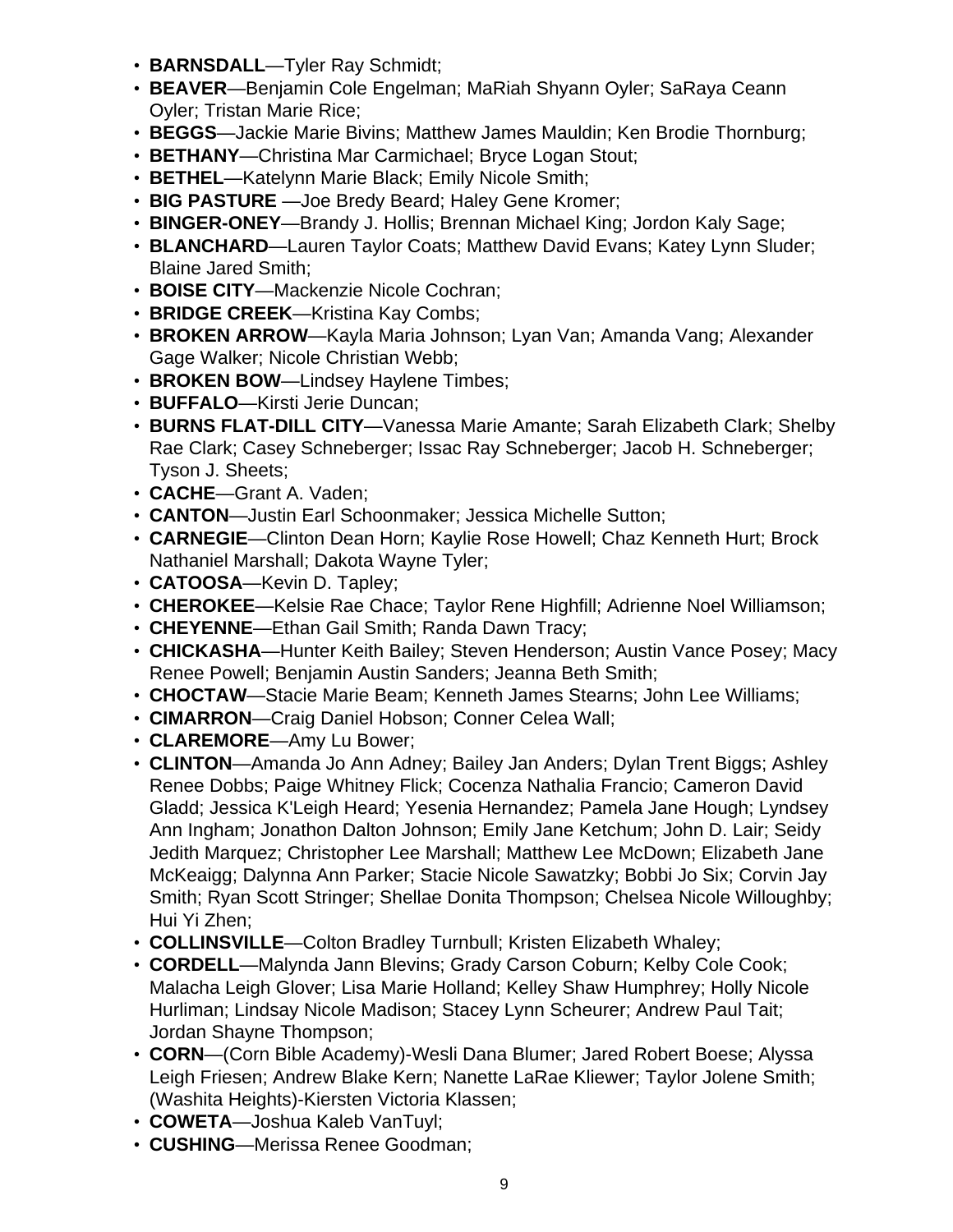- **DAVENPORT**—Keegan Levi Coon;
- **DAVIS**—Colton Richard Danyeur;
- **DEER CREEK**—Blake Cary Blanchard; William Hunter Dinkines; Jessica Leanne Gales; Christopher James Stevens;
- **DEPEW**—Haley Dawn Shores;
- **DOVER**—Mica Lea Andrews;
- **DRUMMOND**—Taylor Leigh Jankey;
- **DRUMRIGHT**—Krista Shanice Hudson;
- **DUKE**—Kalin Michael Chambless;
- **DUNCAN**—Laura Mozelle Davis; Libby Melissa Lee; Axel Don Rauh; Britton Alexandra Scott; Brooklyn Elizabeth Scott; Anthony Dean Shircliff; Chad Alan Smith; (Central)-Justin Eugene Arwood; Joseph Lowell McMasters;
- **EDMOND**—Andrew Marshall Mansour; Jessica Dawn Pasquini; (Memorial)-Taylor Renee Scott; (North)-Gabriel James Beadle; (Oklahoma Christian School)-Nathan J. Troester; (Santa Fe)-Sheri Nicole Flowers; Angie Maria Hoover; Kaui Okalani Kanahele;
- **ELK CITY**—Susan Dennea Barnett; Brittany L. Bordine; Shelbi Nicole Burnett; Andrea Nicole Burson; Aaron Rush Daugherty; Jennifer Olivia Estes; Allison Jade Gilliland; Kylee Elyse Hoffman; Kya Renea Holmes; Donald Gail Jones; John Tyler Kincaid; Jeremy David Nichols; Tess Alexandra Phillips; Connor Wade Rogers;
- **EL RENO**—Skylar Thomas Abernathy; Kyler Allen Bollinger; Tara Rose Gonzalez; Amber Lynn Keeler; Kacey E. Kinsey; Malinda K. Lee;
- **EMPIRE**—Tiffany Ann Murray;
- **ENID**—Chantel Raye Bay; Kaelyn Brooke Bundy; Lynett Cherell Cram; Zachary Steven Gulick; Jesse Hernandez; Frank Evan Neal; Meagan Kasie Outhier; Brandy Lynn Terry; (Chisholm)-Jackson Alexander Anderson; Tiffany Marie Piper; Taylor Vincent Steier; (Oklahoma Bible Academy)-Kelsey Lauren Watkins; (Pioneer)- Jerricho Whitney McCrary;
- **FAIRVIEW**—Larissa Marie Austin; Zella Lee Classen; Zoey Lazarus Classen; Dalton Luke Day; Dakota Levi Kemp; Brandon Lee Martin; Erick James Rankin;
- **FARGO**—Cody William Gilchrist;
- **FORGAN**—Kenan Leroy Denten;
- **FORT COBB-BROXTON**—Kylee Rachelle Craddock; Colby Byron May; Austin Dewayne Rhodes;
- **FREDERICK**—Stephen Charles Nelms;
- **GARBER**—Robert Lee Holliday;
- **GEARY**—Tammy Lou Adamson; Jessica Rose Knapp;
- **GLENPOOL**—Zandra Kay Allen; Christian Matthew Meeks;
- **GRANDFIELD**—Matthew Lynn Ebner;
- **GRANITE**—Alexander Du Scarborough;
- **GROVE**—Madison Marie Murphy;
- **GUYMON**—Jillian Victoria Brooks; Valerie Anne Chain; Annette Cham De Santiago; Jason Wayne Eidson; Tyler O. Mattocks; Maria Del Carmen Ortega;
- **HAMMON**—John Wacey Chapman; Carson Duane Corff; Darin J. Scott;
- **HARRAH**—Dakota Trevor Haines; Ethan Edward Welton;
- **HENNESSEY**—Humberto Cervantes; Trey Mason Leu; Maureen Frances Matousek; Kelli Leanne Quimby; Austin Lee Watford;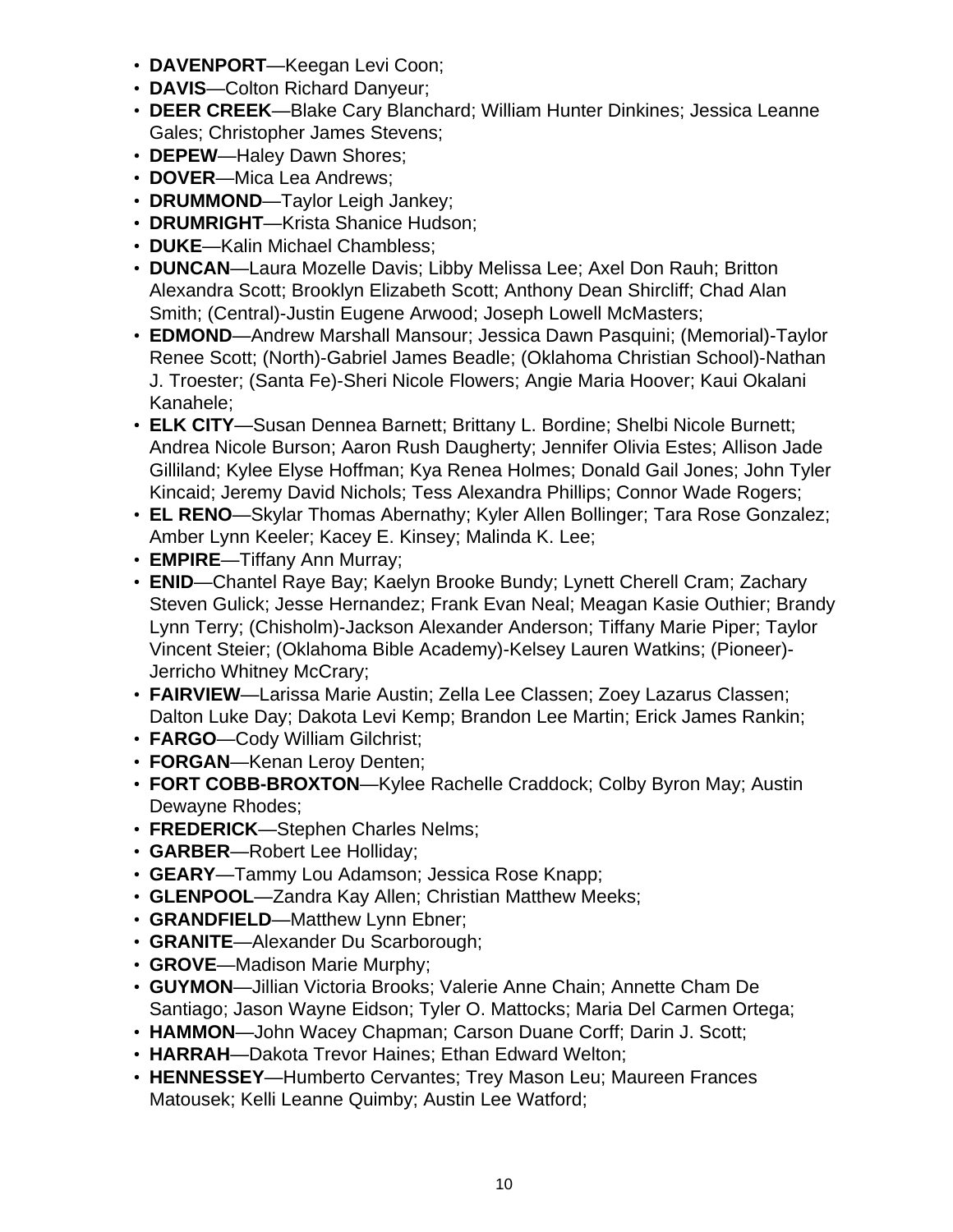- **HINTON**—Jennifer Estelle Brack; Jaime Mayorga; Darolyn Leah Nyhan; Ethan Thomas Meriwether; Kaleb R. Murray; Kyle Daniel Patterson; Sarah Lea Paxton; Hailey Jo Raetz; Katherine T. Ramming;
- **HOBART**—Kaylee Beth Craig; Dara Rachelle Quintero;
- **HOLLIS**—Logan Ray Churchwell; Jordan Craig Rippetoe; McKenzie Dene Williams;
- **HOOKER**—Joseph Alan Hoffman;
- **HYDRO-EAKLY**—Lynna Jo Hathaway; Mendy Ann Salisbury;
- **JONES**—Shae Lauran Bates; Jordan Daniel Cotter; Todd Michael Thomas;
- **KINGFISHER**—Cristhain Casillas De La Torre; Jessica Denise Gomez; Allyson Bree Heskett; Paul Lyman Hobbs; Colin James Stallcup; Timothy Douglas Winans;
- **KONAWA**—Kimberly Sue Davis;
- **LAWTON**—Taylor Symone Hopkins; (Christian)-Enjema Ngum Tanifum; (Eisenhower)-Mark Aaron Cotton; (Macarthur)-Morgan Pearl Bressman; Madison Marie Rittenhouse;
- **LEEDEY**—Karson R. Leibold; LaRonna Jo White;
- **LEXINGTON**—Cary Lane Berryman; Roscoe Robert Shealy;
- **LINDSAY**—Cash Armstrong Cooper; Alexandria Marie Garza; Rumer Dako Grossnicklaus; Kyle Dixon Hay;
- **LOMEGA**—Kathrine Leona Biggs; Kayla Danyelle Biggs;
- **LONE GROVE**—Justin Blake Willis;
- **LOOKEBA-SICKLES**—Myka Elizabeth Davis; Teagan Rae Dorsey; Hannah Cait Gathers; Jerret Hamilton Sanders;
- **MADILL**—Zack Langdon Broderick; Michael Shane Duffy; Stefan Thomas Jones;
- **MARLOW**—Shelby Shawn Sanders;
- **MCLOUD**—Josh Cody Richmond;
- **MEDFORD**—Trent Lee Misak;
- **MIDWEST CITY**—Tammie Lockhart; Megan Lee Magnant; (Carl Albert)-Melissa Ann McCormick; Lindsay Elizabeth Norris; Lauren Chase Zurnehly; (Mount Saint Mary's)-Joshua Scott Case; Brian T. Dao;
- **MINCO**—Dakota Grant Bare; Lisa L. Locke; Michael Mason Morrison; Cynthia R. Reed; Brett J. Whalen;
- **MOORE**—William David Roberson; Hunter Dene Stevens; Danny Tran; (Southmoore)-Stephanie Nicole Chidester; Karlee Shae Liner; Alexandra Grace Robison; (Westmoore)-Guadalupe Covarrubias; Allison Taylor Cox; Allison Rebecca Layden; Lauren Michelle Lyon; Andrew M. McCoy; Lauren Virginia Robinson; Adam Taylor Tomberlin; Long Hai Tran; Jasmine Elise Turner;
- **MOORELAND**—Paul J. Arney; Barrett Sheldon Steuart; Jennifer Jo Stout; Delaney Giovanna Thrash;
- **MORRISON**—Hannah Christina Fleshman; Craig Aaron James; Spencer Hogan Venus;
- **MOUNDS**—Audra Rachelle Newberry;
- **MOUNTAIN VIEW-GOTEBO**—Dylan Cooper Frizzell; Chrisalyne Pearl Hagood; Darral Ravon Roark;
- **MULDROW**—Errikka Dawn Branscum; Daniel J. McAllister;
- **MUSTANG**—Melody Hope Abraham; Jennifer T. An; Heather Anne Beloncik; Cassie Easterling; Michelle Lynn Fisher; Sharon S. George; Shayla Marie Gonzales; Brent A. Hixon; Kristine Yen Le; Victor Cody Nguyen; Cassie Rene' Roberts; Andrea Michelle Sheets; Anastacia Rachelle Speed; Stephy Sunny;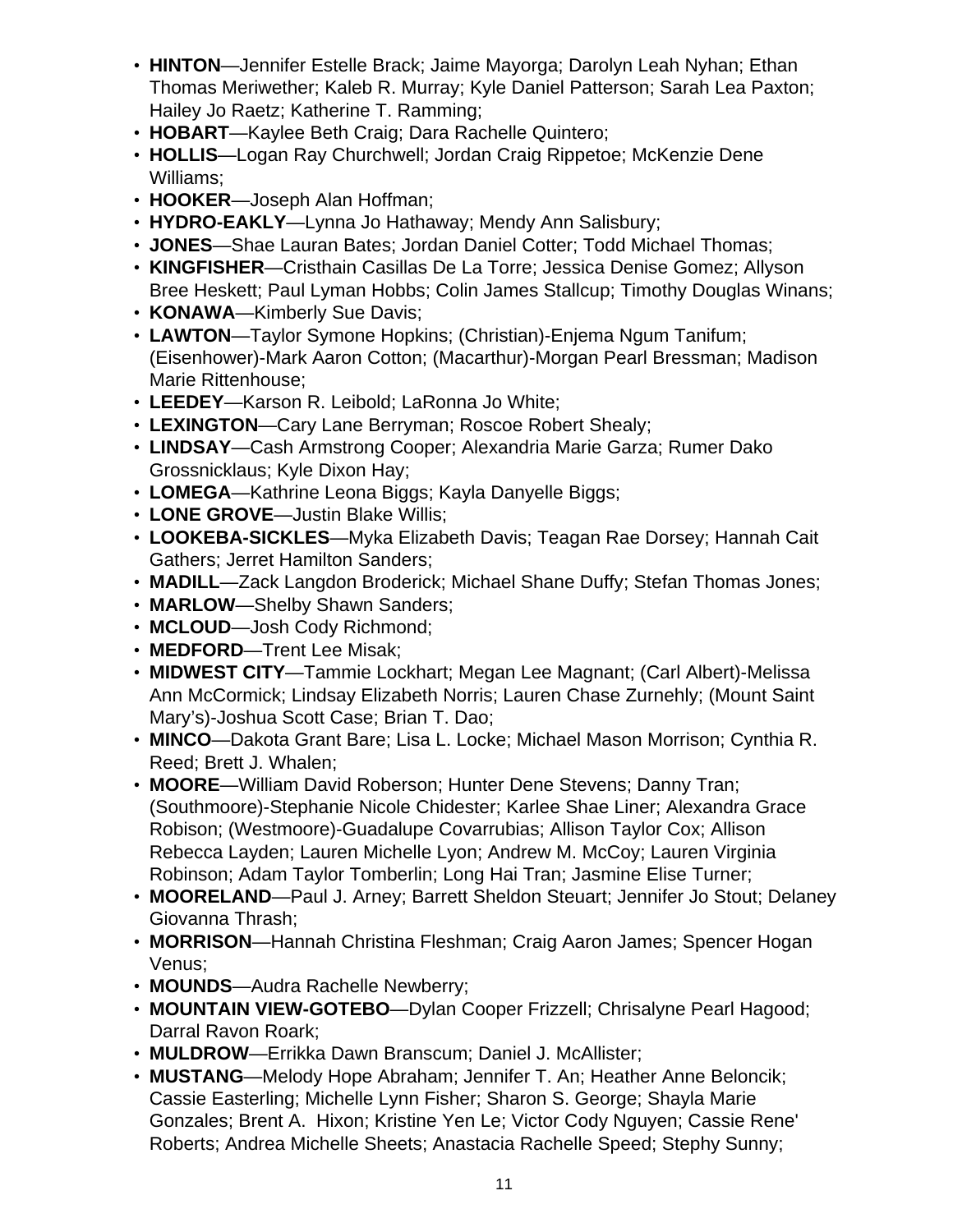Nissymol Anu Thomas; Brandon K. Truong; Joby Chacko Varghese; Ryan Thomas Varghese; Rachel Lee Wallace; Laura Ann Webb; Scott Allen Welch, II;

- **NAVAJO**—Jessica Violet Pelletier;
- **NEWCASTLE**—Jennifer M. Sandwell;
- **NEWKIRK**—Diamond Diane McConnell;
- **NINNEKAH**—Trent Anders Boesen;
- **NORMAN**—(Community Christian)-Ashley Noel Pickens; Rebekah Joy Vezey; (North)-Chad Alan Ehrhart; Brittany Nicole Kissling; Erin Lesley Morgan; Jeremy A. Weimer; Keegan Alexandra White;
- **OKARCHE**—Blaine Thomas Matthews; Staci Ann Mendel; Cole Severns; OKEENE —Bradley Thomas Blehm; Kyle Jay Boeckman; Kathleen Anne Crook; Dane Ashton Krause; Drew Anthony Krause; Bryan Ashley Nault; Jaimie Leigh Nault;
- **OKLAHOMA CITY**—Salimata Kamissoko; Jennifer Truong Le; (Circle)-Kimberly Miller; (Classen School Of Advanced Studies)-Kevin-Khiem Quoc Le; (Northwest Classen)-Keely Ann Clements; Duyen My Thi Quach; (Putnam City)-Kyle S. Chai; Joice Mary Jose; Duyen Ngoc Nguyen; Chinnu Ann Thomas; Luke Scott Walker; (Putnam City North)-Phuong John Duy Bui; Caroline Amanda Burnett; Neans Lynn Denson; Jordan Ray Satterlee; Anna Nhu-Hoang Vu; (Western Heights)-Logan Sage Bradley; Anthony Randal Valentine;
- **OOLOGAH**—Mikela Renee Connella; Cody A. Taylor;
- **PAWNEE**—Ty Keith Nelson;
- **PIEDMONT**—Robert Cullen Bailey; Collin Dale Bricker; Megan Christine Goucher; Rachel Nicole Tilley;
- **PONCA CITY**—Amber E. Anderson;
- **POND CREEK-HUNTER**—Jeckie Irene Akers; Herbert Lyn Herrera;
- **POTEAU**—Thomas T. Crandell;
- **PRAGUE**—Sara Rose Christoff; Austin Charles Eaton; Scott Allen May;
- **PRESTON**—Jessica Renee Casselman;
- **PRYOR**—Christopher D. Gallowich;
- **QUAPAW**—Jennifer Nadine St. John;
- **RUSH SPRINGS**—Meagan Leann Harper; Kody Zack McKay; Cody Allen Sims;
- **SALLISAW**—Katherine Faye Martin;
- **SAPULPA**—McKayley Elizabeth Rogers;
- **SAYRE**—Jennie S. Early;
- **SENTINEL**—Caitlin Marie Humphrey; Kolten Tyler Rozell; Landon Wray Warren;
- **SEQUOYAH**—Alexandria Loren Foster;
- **SHARON-MUTUAL**—Alisha Beth Turner;
- **SHATTUCK**—Jacey Jade Cox;
- **SHAWNEE** —Aaron James Bushong; Elizabeth Rhiann Varnell;
- **SOPER**—Meagan Raye Burns;
- **STILLWATER**—Loza Dejene; Selamawit Dejene; Kinzy Lynn Millard;
- **SULPHUR**—Laura Ann Randolph;
- **TAHLEQUAH**—Teresa A. Hayes; Jonathan Tyler Henson; Sarah Ann Hix;
- **TALOGA**—Heather Dawn Garibay;
- **THOMAS-FAY-CUSTER**—Jodi Lynn Doshier; Robin Micheala Humphreys; Rachel Irene Peachey; Zachary Blake Perry; Devin Wayne Ragsdale; Dylan Cole Seitter; Adrian Leigh Smith; Jonathan E. Zoschke;
- **TURPIN**—Amanda Jean Becker; Steven Blake Scott;
- **TUSHKA**—Sunni Rae Daniel;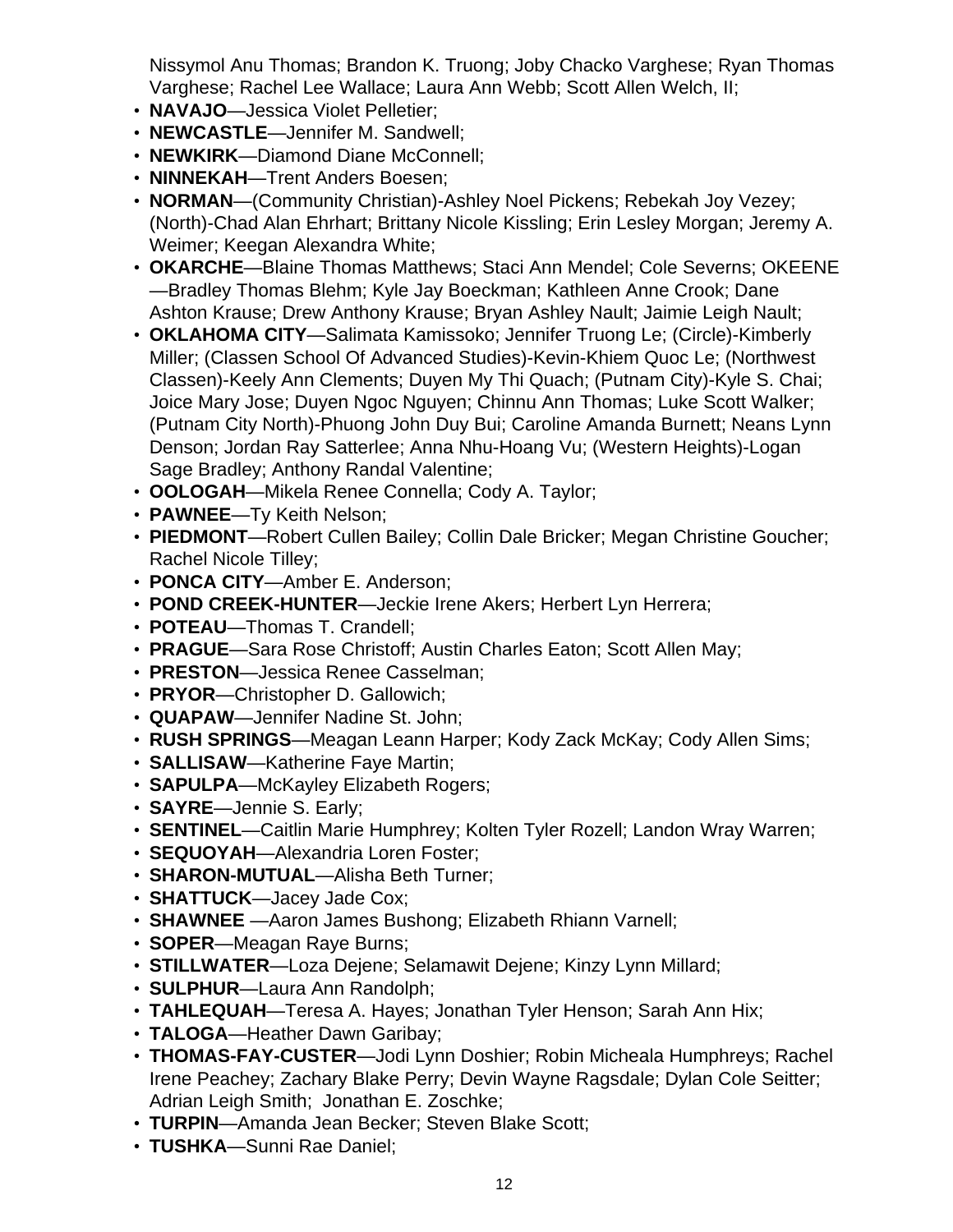- **TUTTLE**—James Lee Garrett; Randi Nicole Rowland; Jill Nicole Rumley;
- **TULSA**—Akaraka Destiny Onyeju; (Bishop Kelley)-Miranda Leigh Balezentis; Corey Daniel Creider; Abigail Marie Lybarger; Emily Mary Stover; (Union)-Austin Lane Brown; Jessica Rae Murphy;
- **UNION CITY**—Jennifer Lanelle Menz; Bonnie Drew Sweeney;
- **VELMA ALMA**—Tyler James Smith;
- **VERDEN**—Julie Renae Johnston;
- **VICI**—Nicholas Isaac Key; Zachary A. Key; Veronica Faye Ladd; Jessie Marie Salisbury;
- **WALTERS**—Kaidee Lee Monroe; Adam Reed Potter;
- **WAPANUCKA**—Ryan Reed Williams;
- **WATONGA**—Brooke Nicole Christensen; Clayton T. Cowan; Shane Vincent Daugherty; Chelsea Rene' Holthus; Tiffany Rochell Landreth; Phillip Kyle Melott; Allen M. Owens; Taylor Marie Ray; Sam Quinton Ridenhour;
- **WAURIKA**—Lucas Hunter Coody;
- **WEATHERFORD**—Bret Tyler Atkins; Sarah Rachelle Barton; Joel Randall Bergen; Blaine Allen Boyd; James Brian Brooks; D'lisa Joann Brown; Blaine Andrew Bryant; Samantha Rae Canon; Brett Franklin Carman; Lukas Cliff Cary; Carissa Dawn Curtis; Ashley Marie Dickens; Silas Harold Dodgen; Brittney Erin Fagerson; Oliver Robert Franklin; Jeremy Douglas Garren; Crystal Dawn Gaylord; Jordan Alyssa Grubb; Ana Isabel Guerrero; Gabriela Guerrero; Tiffany Renee Hardin; Julie Anne Harms; Brittni Lanae Harris; Greg Wade Hicks; Silas Grant Huereca; Taylor Nathan Kincanon; James Michael King; Kristina Ranae Kitchens; Lauren Leann Klein; Kenamaria Catherine Kyle; Michael Trent Macon; Shristi Maharjan; Marissa Shea Malone; Hayley Mercedes Martin; Shawna Kathleen Meyer; Megan Lynn Miller; Christabelle Susan Noble; Easton Scott Page; Brandon Joe Pounds; Tiffany Annette Powell; Jordan David Russell; Carla Renee Salcido; Tia Nicole Sauer; Keithen Kale Sawatzky; Paula Jean Shelton; Ashley Lorraine Sisco; Jeffery Matthew Smith; Jay S. Stinson; Terence Nchongan Tanjong; Matthew Benjamin Villines; Tanner Joe Wheeler; Amanyl Neh Zama; Keicil Akwi Zama; Lecinda Kay Zimmerman;
- **WELLSTON**—Lauren Elizabeth Beauregard;
- **WILSON**—Rachel DeeAnn Pipes;
- **WOODWARD**—Taylor Blaire Gilreath; Rhiannon Grace Jensen; Alyssa Deann Sutton; Brittney Nicole Teel; Maggie Jo Terry; Rachel Lauren Warnick; Brooke Anne Wheelock; Michael Don Woods;
- **YUKON**—Tenguh Njoh Betty; Kelsey May Blocker; Paige Elizabeth Holman; Anna Jo Hundley; Tina Marie Imhoff; Dakota Preston Jones; Joshua V. Joseph; Christian Michelle Kiefer; Rachel Ann Mansour; Patricia JoLene Murphy; Tram Bich Nguyen; Matthew C. Sample; Sarah Elizabeth Schmitt; Jennifer Lynne Thomas; Hannah Lynn Wilson; (Southwest Covenant)-Jacob Taylor Brown; Matthew Christopher Cord.

# **PENNSYLVANIA**

- **LINDEN**—Ashley Marie Derr;
- **MIFFLINBURG**—Leah Elizabeth Shrawder.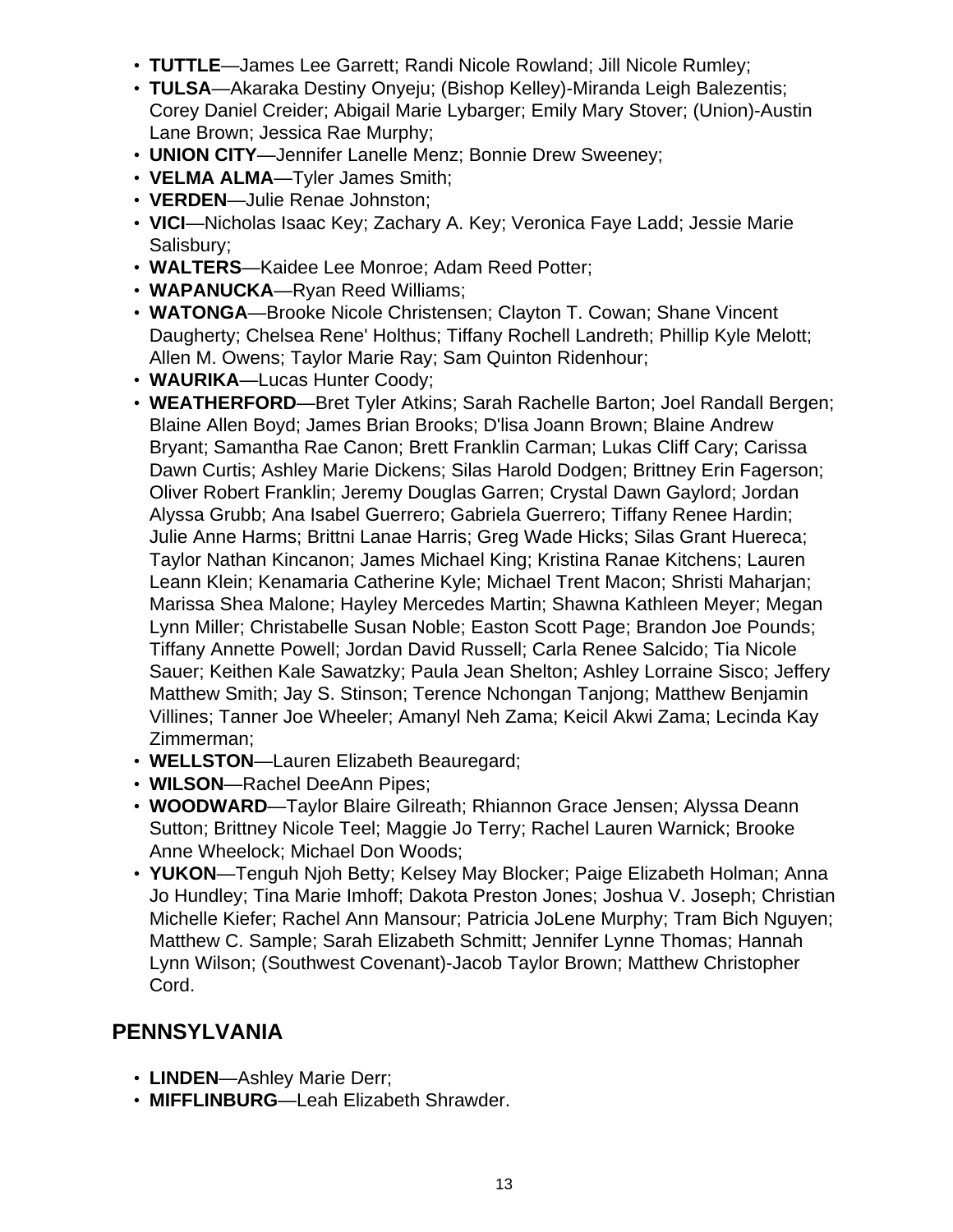# **SOUTH DAKOTA**

• **BELLE FOURCHE**—Kurtis Clyde Raber.

# **TEXAS**

- **AMARILLO**—Dalton Colby Clear; Mallorie Sharea Dunn; Margaret Lea Musser;
- **ARLINGTON**—(Lamar)-Mackenzie Reid Cannon;
- **BEDFORD**—J. Collier Steven Ward;
- **BROWNFIELD**—Kenneth Russell Franke;
- **CADDO MILLS**—Breann Madee Whitaker;
- **CANTON** (Mabank)-Chelsey Nicole Dillon;
- **CARROLLTON**—Kalum Albert Balluch; Minh Thu Ho;
- **CEDAR HILL**—Darius Lakeith Stubblefield;
- **COLONY**—Alvaro Omar Saavedra;
- **COMMERCE**—Jeffrey Quinton Patel;
- **DALHART**—Burgandy DShun Tindall;
- **DENTON**—Ashlee Christi Beitinger; Emily Nicole Vick;
- **DENVER CITY**—Erin Adams Spitzer;
- **ELDORADO**—Samantha Alexis Howard;
- **FLOYDADA**—Mallory Nicole Graham;
- **FORT WORTH**—Reggie E. York;
- **FRISCO**—Joanna Christine Collins;
- **HALTOM CITY**—Phong Hoai Tran;
- **KATY** (Seven Lakes)-John Michael Moriarty;
- **KELLER**—Meghan Leigh Holz; Dustin Paul Stenta;
- **LANCASTER**—Alexandria Janay Foster;
- **LORENA** (Herald Robinson)-Robert Nathaniel LaFrance;
- **LUBBOCK**—Amanda Lee Garcia;
- **MANSFIELD**—Michael Babat Adefolarin; Logan Gurrier George;
- **MCKINNEY**—Victoria L. Dobbie;
- **MIAMI**—Rachelle Marie Dougherty;
- **OLNEY**—Stephen Paul Riley;
- **PERRYTON**—Megan Elizabeth Good; Bailey Renee Walker;
- **POTTSBORO**—Jake Tyler Scott;
- **SANGER**—Colman James Stephens;
- **SPRING**—Justin Glynn Richardson;
- **WELLINGTON**—Jacob Zane Dunlap;
- **WHITE DEER**—Emily Rene Nicklas;
- **WICHITA FALLS**—Luke Anthony Beasley;
- **WINDHORST**—Lance Matthew Schroeder;
- **WYLIE**—Madison Mae Rogers.

# **UTAH**

• **LAYTON**—Candace Cellersteen Fairman.